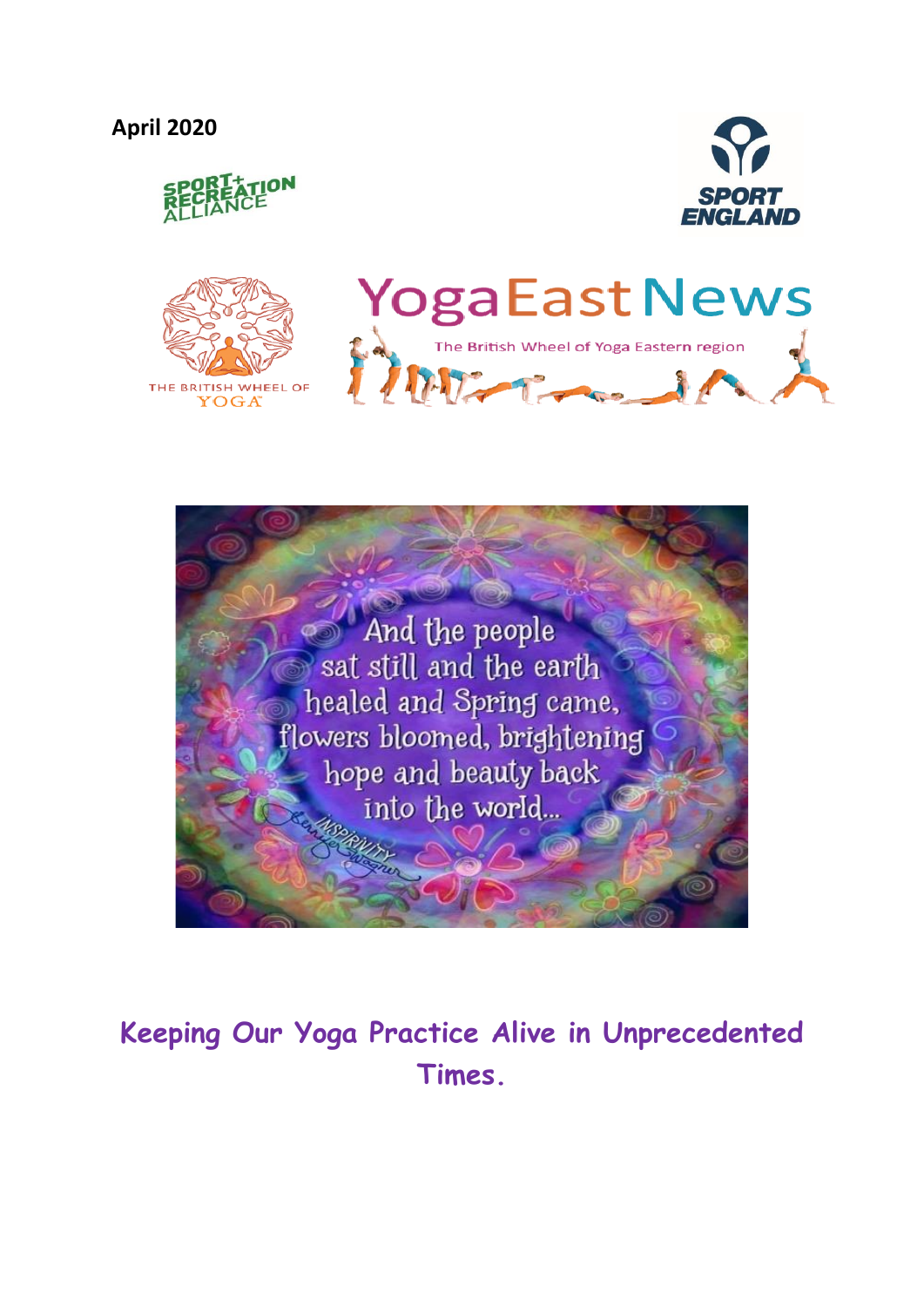Dear Eastern Region Members,

Our yoga and meditation practices are a great resource from which we can draw to sustain us through this time of uncertainty.

It is vital to keep our yoga practice alive, so the Committee of the Eastern Region would like to encourage you all to use all the ways available to us. There is a lot of support for us out there, we just have to find it.

## **BWY Members - Finding Teachers Teaching On-Line:**

- 1) Members can *personally* check with your regular yoga teacher directly, to find out if they are teaching online.
- 2) This can also be achieved through the BWY website [\(https://www.bwy.org.uk/\)](https://www.bwy.org.uk/). All BWY teachers have their contact details on the BWY website. Classes can be found using the "Find a Yoga Class Near You" and searching by either the teacher's name or your own postcode.
- 3) **Paul Fox** recently taught a class online for all our Eastern Region members (over 90 people joined in!). This gave us inspirational techniques and practices to aid our well-being. The session he taught can be found at; [https://youtu.be/OJpYVoxC8i0](https://eur05.safelinks.protection.outlook.com/?url=https%3A%2F%2Fyoutu.be%2FOJpYVoxC8i0&data=02%7C01%7C%7Cbeb9139353c3433bcdfb08d7dbc464a3%7C84df9e7fe9f640afb435aaaaaaaaaaaa%7C1%7C0%7C637219508848620204&sdata=ElMeL7TcBFQwPatuwpEW8iugZY0LzhTNwtUxc7%2FifF8%3D&reserved=0)

### **BWY Teachers – Setting up Online Classes:**

- 1) If you have already started teaching online please ensure that you have updated your Class Details on your own BWY Profile Page. Please make sure that if you are teaching on line to new students you are aware of the Covid-19 Updates published on the [BWY Website](https://www.bwy.org.uk/covid-19/)
- 2) If you are a teacher and need help setting up classes online, please check out the **BWY Website**
- 3) There is also Facebook page; Yoga [Teacher On-line Support Network](https://www.facebook.com/groups/1066032637096958/) that we found extremely helpful.
- 4) As a committee we aim to be accessible and want to actively encourage the practice of Yoga as much as possible. We are taking the steps to consolidate all the regional Facebook pages into one;

#### **British [Wheel of Yoga](https://www.facebook.com/bwyyogaeast/) – Eastern Region**

So please make sure you receive updates by 'liking' and/or 'following' this page. We aim for this page to keep all members updated with everything that is going on in your area and more.

We also have an Instagram account [here.](https://instagram.com/bwyeasternregion?igshid=nqwuofgq59br) Please take a look and follow!

#### **Updating BWY Profiles – to keep in touch:**

In these turbulent times, to be able to receive all the communication, please ensure that you log in to your [BWY Member's profile page](https://www.bwy.org.uk/members/) to update your Privacy & Communication preferences. Due to GDPR restrictions, if you have not updated your profile – you might *not* receive all communication through BWY website or by post.